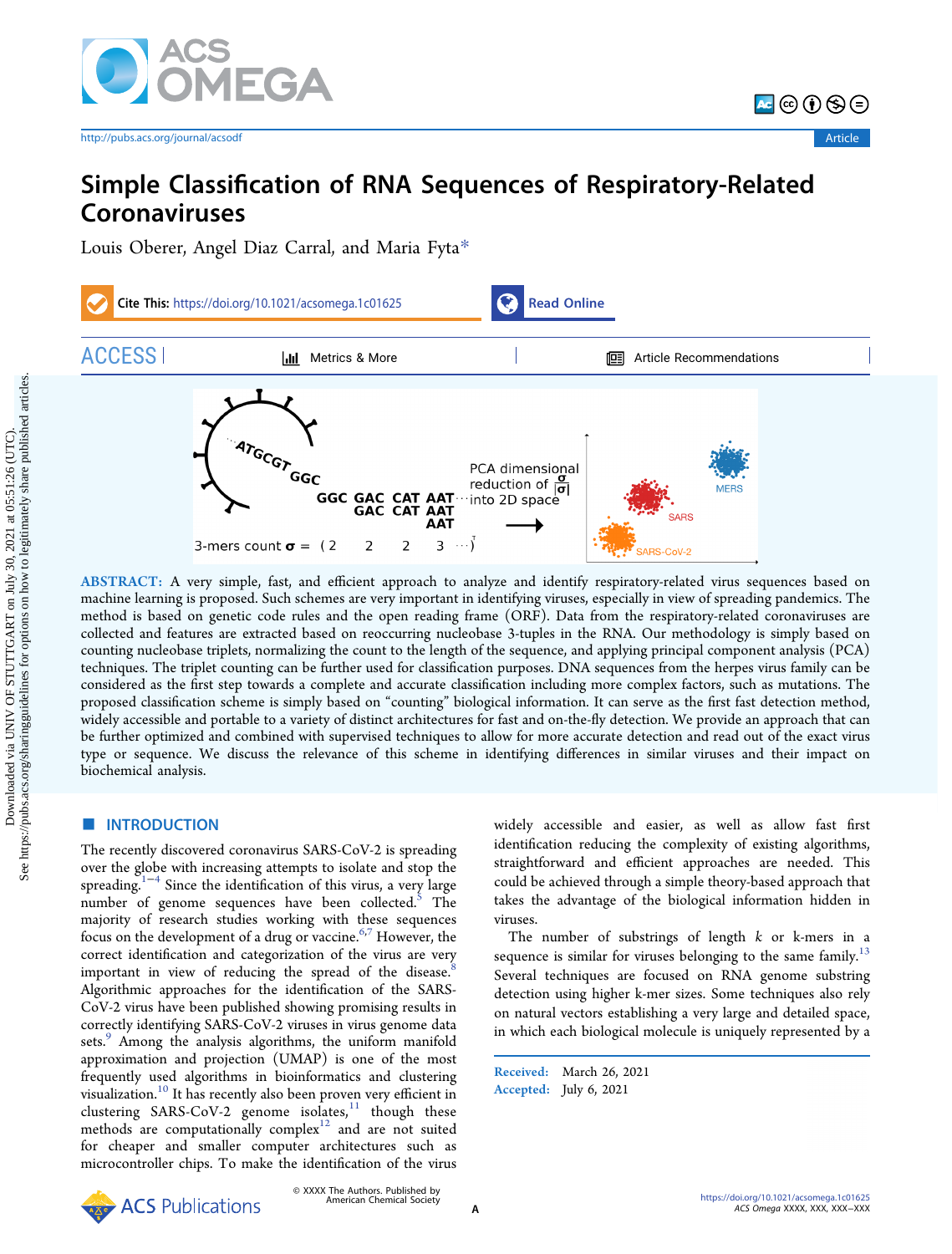<span id="page-1-0"></span>vector.<sup>14</sup> Nevertheless, our method is capable of giving more interpretability of the variation between the frequencies of RNA codons, a problem known as codon bias.<sup>[15](#page-6-0)</sup> Accordingly, using the genetic code rules (3-mers) to build biology-based features is a natural choice. The viral proteins within the human body are encoded based on such virus sequences whose nucleobase 3-mers or triplets, named codons, are translated into amino acids via protein synthesis. The latter are in turn concatenated into a protein. The part of the sequence where the protein information is stored is called an open reading frame (ORF).<sup>[16,17](#page-6-0)</sup> ORFs can be related to overlapping and "hidden" genes in viruses, such as SARS-Cov-2.<sup>[18](#page-6-0)</sup> The ORF is identified by a start codon followed by the protein sequence and stopped by a stop codon. Differences in these ORF regions within a virus family link to the differentiation among the virus types of this family.

SARS-CoV-2 and SARS-type viruses in general show a very large ORF, called ORF1ab, $19,20$  which is about 13000 nucleobases in length. ORF1ab includes the structural proteins, which are used to replicate the virus. $21$  Based on the genetic code rules and ORFs, we propose a natural very efficient approach to identify latent spaces that encode the whole sequence from SARS viruses into biological features. The Middle East respiratory syndrome-related coronavirus (MERS-CoV), the severe acute respiratory syndrome coronavirus (SARS-CoV), the severe acute respiratory syndrome coronavirus 2 (SARS-CoV-2), and other viruses of the same family are analyzed to allow for their identification. To this end, we collect the data from the coronavirus family, extract the features based on ORFs and the codon counts, and depict lowdimensional latent spaces to identify well-separated clusters. In order to both reveal the efficiency and further validate and strengthen our proposed approach, we increase the complexity and diversity of the viral RNA data we analyze. To this end, we only begin with SARS-CoV-2, SARS-CoV, and MERS-CoV, then include more members of the coronavirus family, and in the end also include members from other viruses, such as the herpes DNA virus family.

# ■ METHODS

Data Collection. A large amount of data has been collected for the RNA sequences of the respiratory-related coronavirus family. The data refer to various viruses and were obtained from the NCBI database<sup>[22](#page-6-0)</sup> and the Covid Predictor Project  $(CPP)$ ,<sup>23</sup> as summarized in Table 1. To ensure that the sequence data did not only contain a protein sequence but also the whole genome, the flag "complete sequences" has been used in the GUI API of the databases. The virus data were stored in the FASTA format, which allows us to store a large amount of genomic data in one file separated by a header line. To classify the data, we refer to the three viruses SARS-CoV, SARS-CoV-2, and MERS-CoV as "SARS/MERS viruses", and for the complete list of the respiratory-related coronaviruses in the table, as the "coronavirus family". For simplicity in the following, we will use the notation "SARS" for SARS-CoV and "MERS" for MERS-CoV. Representative data from the herpes virus family are also listed and will be used in the end for additional validation.

Data Preprocessing. A large number of virus sequences had to be processed for clustering and identification. Reading and processing the data were possible using the BIO python library.<sup>[25](#page-6-0)</sup> The FASTA format was loaded using the SeqIO function. The files used for reading out the data contained

Table 1. Types of Viruses, Approximate Length of a Virus Genome Sequence, Date on which the Data were Accessed, Number of Complete Virus Genome Sequences, and Database for all RNA and DNA Data Used in the Analysis

| virus type                 | approx<br>sequence<br>length | date accessed     | no. of<br>sequences | database           |
|----------------------------|------------------------------|-------------------|---------------------|--------------------|
| SARS-CoV                   | 29751                        | 16 June 2020      | 340                 | $CPP^{24}$         |
| SARS-CoV-2                 | 29 903                       | 29 September 2020 | 22 6 5 4            | NCBI <sup>22</sup> |
| SARS-CoV-2<br>(PCA set)    | 29 903                       | 21 August 2020    | 11 118              | <b>NCBI</b>        |
| MERS-CoV                   | 30 111                       | 07 July 2020      | 530                 | <b>NCBI</b>        |
| bovine<br>coronavirus      | 31 028                       | 23 September 2020 | 309                 | NCBI               |
| camel alpha<br>coronavirus | 27395                        | 23 September 2020 | 70                  | <b>NCBI</b>        |
| duck<br>coronavirus        | 27754                        | 23 September 2020 | 42.5                | <b>NCBI</b>        |
| alpha herpes<br>virus      | 178 101                      | 05 October 2020   | 195                 | <b>NCBI</b>        |
| beta herpes<br>virus       | 236 100                      | 05 October 2020   | 325                 | <b>NCBI</b>        |
| gamma<br>herpes<br>virus   | 172 669                      | 05 October 2020   | 657                 | <b>NCBI</b>        |

more than one sequence. Accordingly, a bulk reading function was used to import the sequences into a list of dictionaries containing the name and sequence of a virus. The list of virus DNA was then stored in a sequence object, which was used in the process of information extraction. The sequence was first scanned for an open reading frame, $26$  i.e., the part of the sequence where the protein information is stored. A sliding window traverses the sequence with strides of three (for triplets) to identify the start and stop codons, as depicted in Figure 1. In this figure, the open reading frame (ORF)

# **ATGCGACATCCGTAA** Met, Arg, His, Pro, Stop Cys, Asp, Ile, Arg Ala, Thr, Ser, Val

Figure 1. Sketch depicting the open reading frame (ORF) identification process within a sequence of nucleobases (see text for more explanation). The labels in green, red, and blue denote the amino acids ("Met" is methionine, "Cys" is cysteine, etc.) that are made up of respective codons.

identification process within a sequence of nucleobases is sketched. Three different frames of reference are translated and emphasized by different colors (green, red, and blue). The first (green) identification frame shows the start codon "ATG" and the stop codon "TAA" at the end of the reading out, which indicates a complete ORF with start and stop codons in contrast to the blue and red frames where they are not present. The labels in the three colors refer to the amino acids that are made up of respective codons. Regarding the variability in the triplet sequences, there are different frames of reference, as a shift of one or two nucleobases in the sequence can lead to different starting points of ORFs. $27$  The pair sequence that contains the negative image of the original one is also subject to the protein synthesis and increases the number of possible frames to six. Typically, six different frames are scanned for ORFs. $27$  However, three different frames were analyzed for the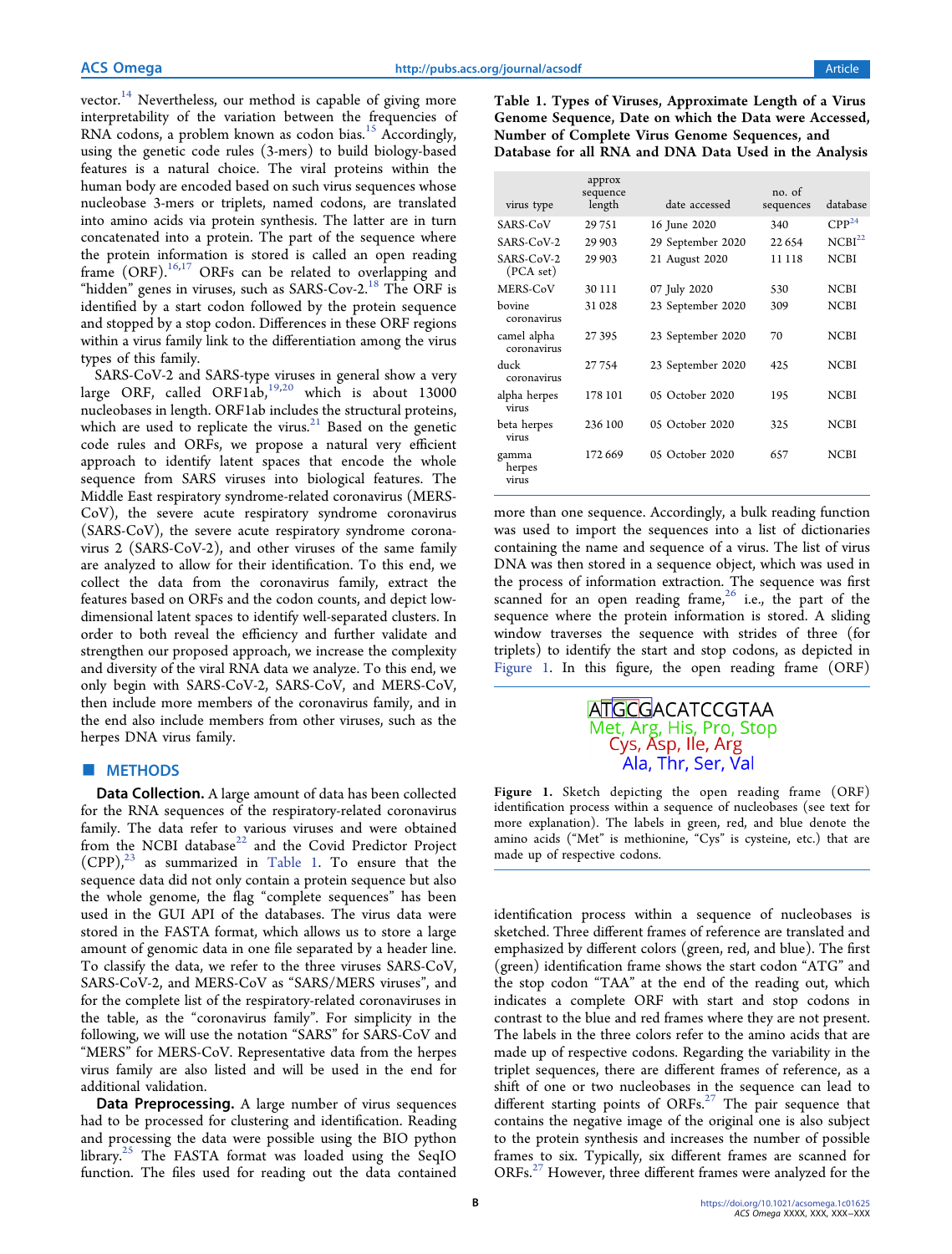<span id="page-2-0"></span>positive-strand RNA viruses we study. Such types of viruses can be directly translated via protein synthesis.

Feature Extraction. To extract the feature vectors for viruses of the respiratory-related coronavirus family, the open reading frame ORF1ab scheme was used for relatively long sequences. A large number of other virus types and families show shorter ORFs. Accordingly, the length can also play the role of an identifier for the SARS virus family. To this end, the ORFs used here in the feature extraction have to be at least 11 000 nucleobases in length. We have extracted the relevant features from the data by sliding through a given sequence with strides of three to "cut out" nucleobase triplets, as depicted in Figure 2. For this analysis, the start codon ATG and the stop



Figure 2. Sketch of the feature extraction scheme. Nucleobase triplets (the codons), shown on the top, are counted through the counter " $\sum$ " and normalized over the total length of the sequence to lead to each feature.

codons TAG, TGA, and TAA were used. In this work, these triplet counts are used to define and correspond to the features we further used for our clustering purposes in the following.

The nucleobase triplets in each of the ORF sequences are counted and divided by the length of the sequence to form a feature vector. For the data clustering and analysis purposes, as well as extracting the information of data, the sklearn library was used.<sup>28</sup> Principal component analysis  $(PCA)$  was applied to minimize and reduce the dimensionality. The resulting feature vector includes the new features consisting of linear combinations of the counted triplet features. A feature vector was used as an input to the PCA and then projected to a twodimensional feature space including the variance-minimized features. The latter again corresponds to the triplet counts. The virus data in [Table 1](#page-1-0) were used to build the PCA matrix using all 64 different triplet combinations. Accordingly, the codon

degeneracy of the genetic code, where several codons correspond to the same amino acid, was taken into account. For the SARS-CoV-2 case, we have used the set marked as "PCA set" in the table. Furthermore, the resulting PCA matrix is used to transform incoming feature vectors of different virus types to vectors in the PCA feature space, benefiting from the data similarity. Accordingly, the feature space is the twodimensional space formed by two feature vectors from the PCA.

Implementation and Optimization. To make our analysis tools easily accessible and portable to different computer architectures, we have chosen to use python. Since, in this case, the operations need more time compared to a code written in C, we have performed the compilations using the cython<sup>[29](#page-6-0)</sup> library to speed up all operations. Interestingly, the main sequence manipulation was carried out with just a sliding window method listed below. This very short piece of code strongly underlines the simplicity of the implementation and can return the feature vector containing the normalized triplet counts. In this short piece of code, collections, split\_DNA, and Tuplecomb denote a standard python library, which includes a tool for the counting of list elements, the list containing the DNA sequence cut into nucleobase sequences of length N, and the list with the final normalized count of the respective nucleobase combination of length N. ORFs contain a list of dictionaries with the ORF sequences. The resulting feature vector is used as an input to the sklearn PCA function for reducing the dimensionality to a preselected value. The short code used for the main sequence manipulation is given in the following.

for listing in ORFs:

from collections import Counter

for item in listing: Split  $DNA=[item [ "ORF" ] [ i : i+N ]$ 

for i in range  $(0, len(item['ORF"]), N)$ 

Tuplecomb =  $\text{dict}(\text{Counter(Split DNA}))$ 

for item1 in Tuplecomb:

Tuplecomb [item1]=Tuplecomb [item1] /  $len(item['ORF"]$ ]

 $\mathtt{featurecount}$  .  $\mathtt{append}\left(\texttt{Tuplecomb}\right)$ 

The feature vectors allow for the further clustering of the features to identify clusters in the viruses and quantify their



Figure 3. Feature space formed by two feature vectors ("0" and "1") from PCA for the SARS/MERS virus family. The green, red, and blue symbols correspond to the SARS-CoV-2, SARS, and MERS viruses, respectively.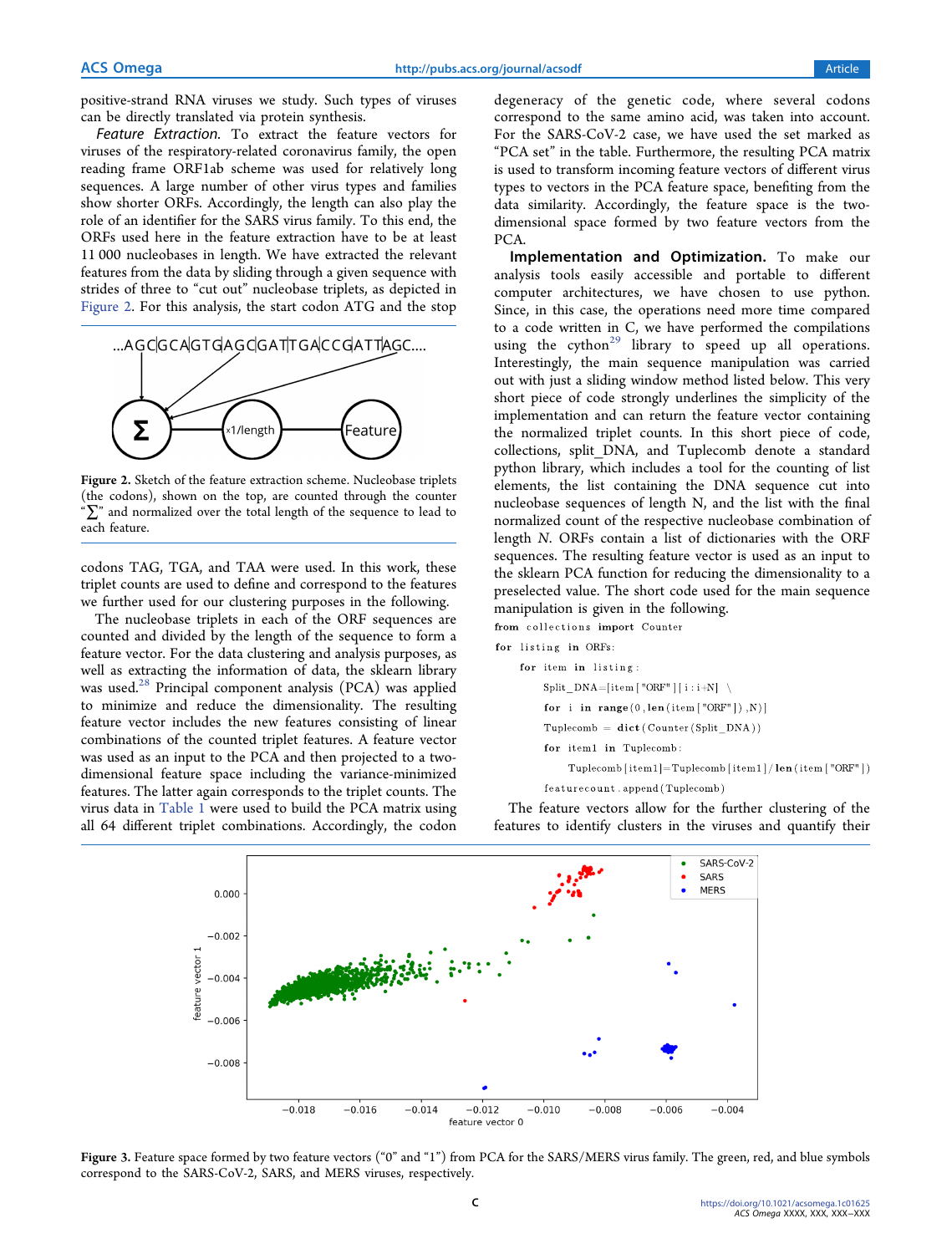|               | clusters       | <b>SH</b> | <b>CH</b>  | DB    | S Dbw | <b>SD</b> | eps value |
|---------------|----------------|-----------|------------|-------|-------|-----------|-----------|
| <b>DBSCAN</b> |                |           |            |       |       |           |           |
|               | 2              | 0.947     | 17522.153  | 1.064 | 0.810 | 15.773    | 0.1400    |
|               | 3              | 0.977     | 212370.191 | 0.872 | 0.619 | 11.259    | 0.1200    |
|               | $\overline{4}$ | 0.966     | 171857.284 | 0.602 | 0.513 | 18.466    | 0.0200    |
|               | 6              | 0.918     | 107184.453 | 0.891 | 0.477 | 40.449    | 0.0100    |
| k-means       |                |           |            |       |       |           |           |
|               | $\mathbf{2}$   | 0.964     | 69637.592  | 0.530 | 2.328 | 3.683     |           |
|               | 3              | 0.980     | 329053.238 | 0.054 | 0.303 | 2.161     |           |
|               | $\overline{4}$ | 0.927     | 567515.868 | 0.295 | 0.340 | 12.550    |           |
|               | 5              | 0.901     | 666952.415 | 0.411 | 0.312 | 25.373    |           |
|               | 6              | 0.885     | 681855.942 | 0.478 | 0.292 | 36.660    |           |
|               | $\overline{ }$ | 0.853     | 664477.133 | 0.559 | 0.295 | 69.113    |           |
|               | 8              | 0.851     | 665182.423 | 0.602 | 0.307 | 60.904    |           |
|               | 9              | 0.853     | 665133.915 | 0.545 | 0.237 | 64.804    |           |

<span id="page-3-0"></span>Table 2. Clustering Scores Obtained with DBSCAN (Top) and k-Means (Bottom) for the Set of the SARS/MERS Virus Family Feature Vectors<sup>a</sup>

 $a$ The bold numbers in the first column ("clusters") indicate the expected number of resulting clusters. The bold numbers in the other columns emphasize the best scoring result. The eps value in the last column (top results) denotes the value used with DBSCAN.



Figure 4. Feature space formed by two feature vectors ("0" and "1") from PCA for the coronavirus family. The colors correspond to the different viruses as denoted by the legend.

separation in the feature space. To this end, the clustering schemes DBSCAN<sup>[30](#page-6-0)</sup> and k-means<sup>[31](#page-6-0)</sup> were used. To identify the optimal number of clusters and check the accuracy of this number, we have used different clustering scores. These include the Silhouette scor[e32](#page-6-0) (SH), the Calinski−Harabasz score<sup>33</sup> (CH), the Davies-Bouldin index<sup>[34](#page-6-0)</sup> (DB), the S\_Dbw score,  $35$  and the SD score.  $36$  From this list, the S dbw typically leads to better cluster identification,  $37$  which is not confirmed through our analysis. Accordingly, for cases for which small differences or large deviations in the S dbw scores among the viruses were found, we have decided to use one of the other clustering scores. Note that for the case of SARS-CoV-2, we have used both relevant sets in [Table 1](#page-1-0) for clustering, though for building the PCA matrix only, the older set was used. Accordingly, we have enriched the data set used for this virus with updated releases possibly also including mutated sequences as will be discussed below. Note that all calculations involved in this work were tested on a Raspberry Pi 4 with a time consumption of ∼30 min for the whole set of coronaviruses, which is very much acceptable for the size of the set used.

## ■ RESULTS AND DISCUSSION

The main results are presented next, starting with the feature space analysis for the viruses of the coronavirus family investigated here. Following the methodology outlined above, the respective features have been detected and extracted for ORFs with more than 11 000 nucleobases. The resulting feature spaces show a good separation between different virus families. This is first manifested for the three important members of this family, SARS-CoV-2, SARS, and MERS in [Figure 3.](#page-2-0) The results are represented in the feature space resulting from PCA through two of its respected vectors. All clusters are not only well separated within the feature space but also show a very dense center with a few outliers. Especially, the center of the SARS-CoV-2 cluster is further apart from the other two, denoting a clear separation. The outliers are virus genomes that have been collected after August 21st, 2020 probably already including mutations of the SARS-CoV-2 virus. To exactly measure the separation of the clusters, we have calculated the optimal number of clusters using the clustering algorithms mentioned previously. To achieve this, the set of feature vectors was normalized within the range of  $[0,1]$  for all features. This ensures that a direction with larger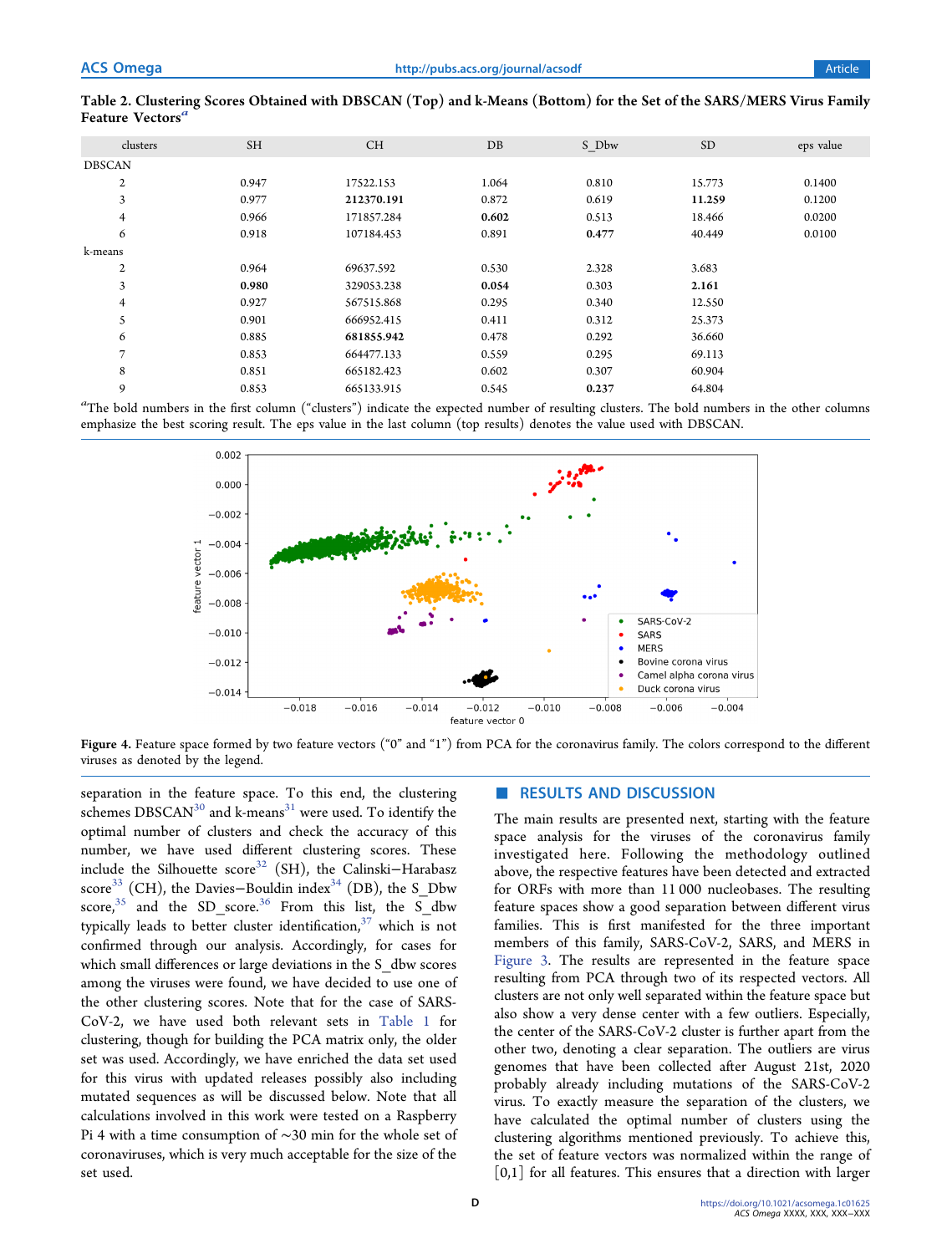| cluster          | <b>SH</b> | <b>CH</b>  | DB    | S Dbw | SD <sub>1</sub> | eps value |
|------------------|-----------|------------|-------|-------|-----------------|-----------|
| <b>DBSCAN</b>    |           |            |       |       |                 |           |
| $\boldsymbol{2}$ | 0.899     | 15961.958  | 0.535 | 0.750 | 5.136           | 0.1900    |
| 3                | 0.919     | 15077.836  | 1.353 | 0.559 | 7.591           | 0.1500    |
| 4                | 0.948     | 46796.690  | 0.811 | 0.407 | 13.382          | 0.0900    |
| 5                | 0.954     | 162956.426 | 0.776 | 0.401 | 14.003          | 0.0800    |
| 6                | 0.951     | 145818.938 | 0.781 | 0.374 | 14.351          | 0.0400    |
| 8                | 0.951     | 119730.571 | 0.731 | 0.261 | 33.030          | 0.0200    |
| 12               | 0.914     | 62971.981  | 1.087 | 0.289 | 105.356         | 0.0100    |
| k-means          |           |            |       |       |                 |           |
| $\mathbf{2}$     | 0.927     | 50233.283  | 0.626 | 1.932 | 4.121           |           |
| 3                | 0.940     | 62878.163  | 0.727 | 1.331 | 5.377           |           |
| 4                | 0.954     | 109480.204 | 0.395 | 0.547 | 4.341           |           |
| 5                | 0.955     | 231772.508 | 0.205 | 0.276 | 5.931           |           |
| 6                | 0.926     | 386880.318 | 0.289 | 0.263 | 15.574          |           |
| 7                | 0.904     | 453096.583 | 0.370 | 0.246 | 29.796          |           |
| 8                | 0.904     | 543059.277 | 0.372 | 0.221 | 30.940          |           |
| 9                | 0.893     | 601798.301 | 0.408 | 0.230 | 41.851          |           |

# <span id="page-4-0"></span>Table 3. Clustering Scores Obtained with DBSCAN (Top) and k-Means (Bottom) for the Set of the Coronavirus Family Feature Vectors'

<sup>a</sup>The bold number in the first column ("clusters") indicates the expected number of resulting clusters. The bold numbers in the other columns emphasize the best scoring result. The eps value in the last column (top results) denotes the value at which the DBSCAN clustering was performed.



Figure 5. Feature space formed by two feature vectors ("0" and "1") from PCA for the corona and herpes virus families. The colors correspond to the different viruses as denoted by the legend.

absolute values does not dominate during clustering. Interestingly, clustering the viruses of the SARS/MERS family results in a number of predicted clusters, equal to the number of viruses within the clustered data set. The resulting clustering scores obtained using the DBSCAN and k-means clustering algorithms are summarized in [Table 2.](#page-3-0)

With this very promising result of very clear and distinct clustering of the three viruses, SARS, SARS-CoV-2, and MERS, we move on with increasing the complexity and richness of the data sets. In the following, we perform feature extraction and clustering for all viruses of the corona family listed in [Table 1](#page-1-0). The clusters in the feature space for the viruses of the corona family are depicted in [Figure 4](#page-3-0). In most of the cases, welldefined clusters are observed having a dense center with outliers further away. In the case of the camel alpha coronavirus, this is not exactly the case, as the respective features are more spread out. There is no exact explanation for this, as many factors, such as mutations over time or mutations due to different geographic positions do play a role. Note that

for this virus genome, the outlier distribution is also based on a very small data set in comparison to the larger three data sets of SARS, MERS, and SARS-CoV-2. Overall, due to the shorter sequences of the viruses compared to the SARS ones, the respective clusters are smaller. The clustering scores and data for these clusters and the clustering scores are summarized in Table 3.

We further increase the diversity in the virus data sets by including data from the herpes virus family together with the coronavirus family data used previously. These data refer to the last three entries in [Table 1](#page-1-0) and are used for validating the efficiency of our approach in distinguishing among viruses and their families. The clustering results in the feature space are depicted in Figure 5. The well-defined clusters of the herpes family are clearly separated from the rest in the PCA feature space. Note that only the gamma herpes virus can be seen in this feature space, as it is the only one of its family with an ORF above 11 000 nucleobases on the positive sense frames of its genome. The results of this clustering analysis show that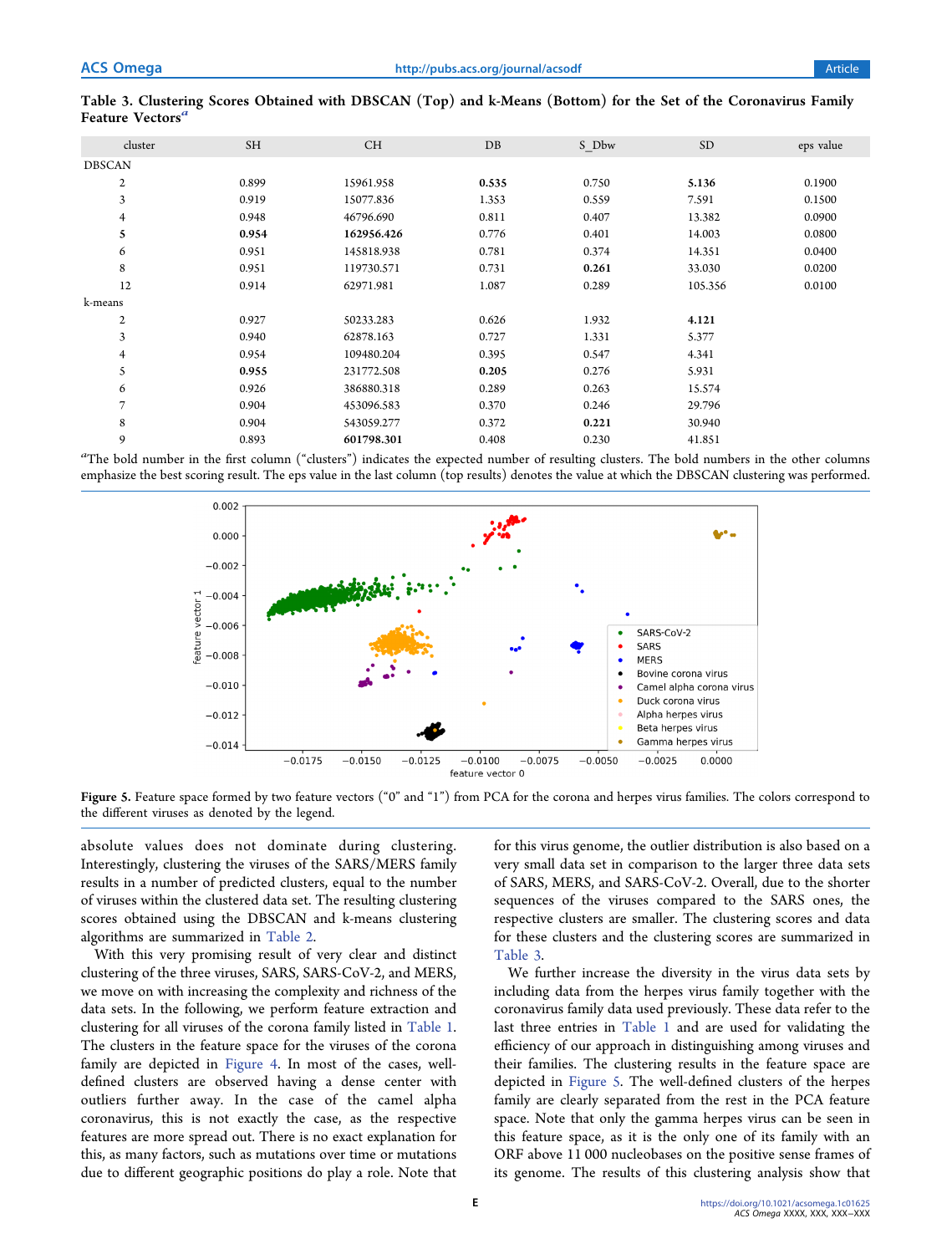<span id="page-5-0"></span>more data are required to identify a clear separation of the different coronaviruses in the PCA feature space. However, even with the data at hand, well-defined clusters are observed for most of the cases. Regarding the overall score analysis, the S Dbw score was revealed to be inefficient in identifying the right amount of clusters for the virus families considered here, while other clustering scores varied around the expected amount of clusters S\_Dbw indicated the largest cluster number in most cases. DBSCAN did perform better in this feature space distribution than k-means. This is indicated by the resulting clustering scores that appear to be closer to the expected resulting number of clusters for DBSCAN.

Overall, [Figure 5](#page-4-0) provides a very intuitive visual separation of the different virus types. No significant mixing of the different virus types in the feature space could be observed. The SARS-CoV-2 virus is spreading from the dense cluster center into a more sparse distribution. A possible reason for this are the different mutations in ORF1ab since the first discovery of the virus (note in [Table 1](#page-1-0) the access date of the respective data). The MERS virus shows a broad spread in this feature space. This could also be attributed also to mutations and possible other variations of the MERS virus. The bovine and duck coronaviruses showed excellent clustering. On the other hand, the sparsity of the data for the camel alpha coronavirus did not allow us to determine the cluster shape, while it is located close to the duck coronavirus cluster. In the end, the fact that our results do not reveal any overlap in the feature space between the shorter herpes ORFs and the coronavirus family opens a line for research toward a more complete virus classifier. However, to draw a solid conclusion, an extensive scan of other virus families should be performed. This was not the task of the current work, which focused mainly on providing a proof-of-principle study on the concept of the efficient identification of virus clusters.

# ■ SUMMARY

In this work, we have analyzed the data from different viruses. We have used nucleobase triplets contained in virus RNA sequences as features for PCA. These features were in turn used to identify cluster formations in the resulting PCA feature space. A very distinct separation among viruses of different families was observed, with most of the clusters having a clear dense central region, though the sparsity of some of the virus data sets did not allow for clear clustering in some cases. The SARS-CoV-2 viruses showed the best clustering (note that these were the richest data sets). The spreading of some features away from the dense cluster in the PCA feature space links to mutations observed in the virus. Other viruses, such as the bovine and duck coronaviruses, revealed very clear clusters without having outliers indicating that no mutations are included. SARS, MERS, and the camel alpha coronaviruses are the ones revealing clusters with more spread-out clusters and outliers. Interestingly, MERS showed a distribution that could be interpreted as splitting up into different subtypes of MERS viruses. The inclusion of herpes viruses, to verify how distinct the virus families are, denoted that there was no overlap between the feature space regions. There were no other candidates found on the databases that could fulfill the requirements to further test these observations.

Despite the fact that we do not focus on finding the best set of biological features for a high-accurate general virus classifier, we were able to discriminate among respiratory-related viruses through a fast and efficient scheme. We could find a clustered

feature space solely based on the ORFs and the genetic code and provide open source implementation on portable devices (e.g., Raspberry Pi 4b), which are easily accessible also beyond the scientific community. Our proposed scheme provides a pathway on how to use simple biological information for the first screening of virus types. Another important aspect is mutations on the diagnostic targets, which are continuously being identified and keep increasing in type and number as a pandemic keeps spreading out.<sup>[38](#page-6-0)</sup> The information on the mutations enters directly the ORFs, leading to different clusters. We have attributed many outliers in the clustering of some of the viruses to early mutations in the sequences. Based on this, as mutations increase, these are expected to form separate clusters closer to the initial virus cluster. These should be identified through our analysis as clusters of viruses with certain mutations. Nonetheless, our proposed analysis pipeline and feature extraction scheme using simply the occurrence of nucleobase triplets in ORF1ab was revealed to be highly efficient in detecting and distinguishing among virus types.

Our work has clearly underlined that using the inherently hidden biological information in the ORFs is both essential and a necessary condition in analyzing biological data. In the end, we have proposed a biology-driven analysis scheme that is highly efficient in identifying and distinguishing among viruses. At the same time, this approach provides a technique portable to a variety of distinct architectures, making it widely accessible for fast and on-the-fly detection. To best classify the virus, other descriptors like the virus morphology, the area of occurrence, the symptoms the virus causes, etc. have to be considered. This is not included in the method we propose. Therefore it is a necessary but not a sufficient condition for classification. Here, we claim and propose a very simple scheme based mainly on "counting" biological information, a method that is very efficiently portable to a variety of distinct architectures for fast and on-the-fly detection pointing to new avenues in virus detection. Our proposed classification scheme is simple and efficient and should be considered as a part of a full diagnostic tool. It can be further refined by also including features beyond the ORFs and can be combined with supervised techniques to allow for more accurate detection and read out of the exact virus type or sequence. In this way, the efficiency towards the aim of competing with other more complex detection schemes can be easily enhanced. Based on our analysis, we expect that our approach will remain efficient with respect to other schemes also in the case of very large numbers of available sequences. In such situations, some technical modifications might be necessary, e.g., an online update of the PCA matrix, $39$  splitting the data set into smaller ones of well-known mutations, etc. The classification scheme presented here is certainly prone to further refinement based on mutation information and is the first step towards a complete, detailed, and more accurate algorithmic pipeline starting with classification and moving into the direction of an exact virus identification.

# ■ AUTHOR INFORMATION

# Corresponding Author

Maria Fyta <sup>−</sup> Institute for Computational Physics, Universitä<sup>t</sup> Stuttgart, 70569 Stuttgart, Germany; [orcid.org/0000-](https://orcid.org/0000-0002-5425-7907) [0002-5425-7907](https://orcid.org/0000-0002-5425-7907); Email: [mfyta@icp.uni-stuttgart.de](mailto:mfyta@icp.uni-stuttgart.de)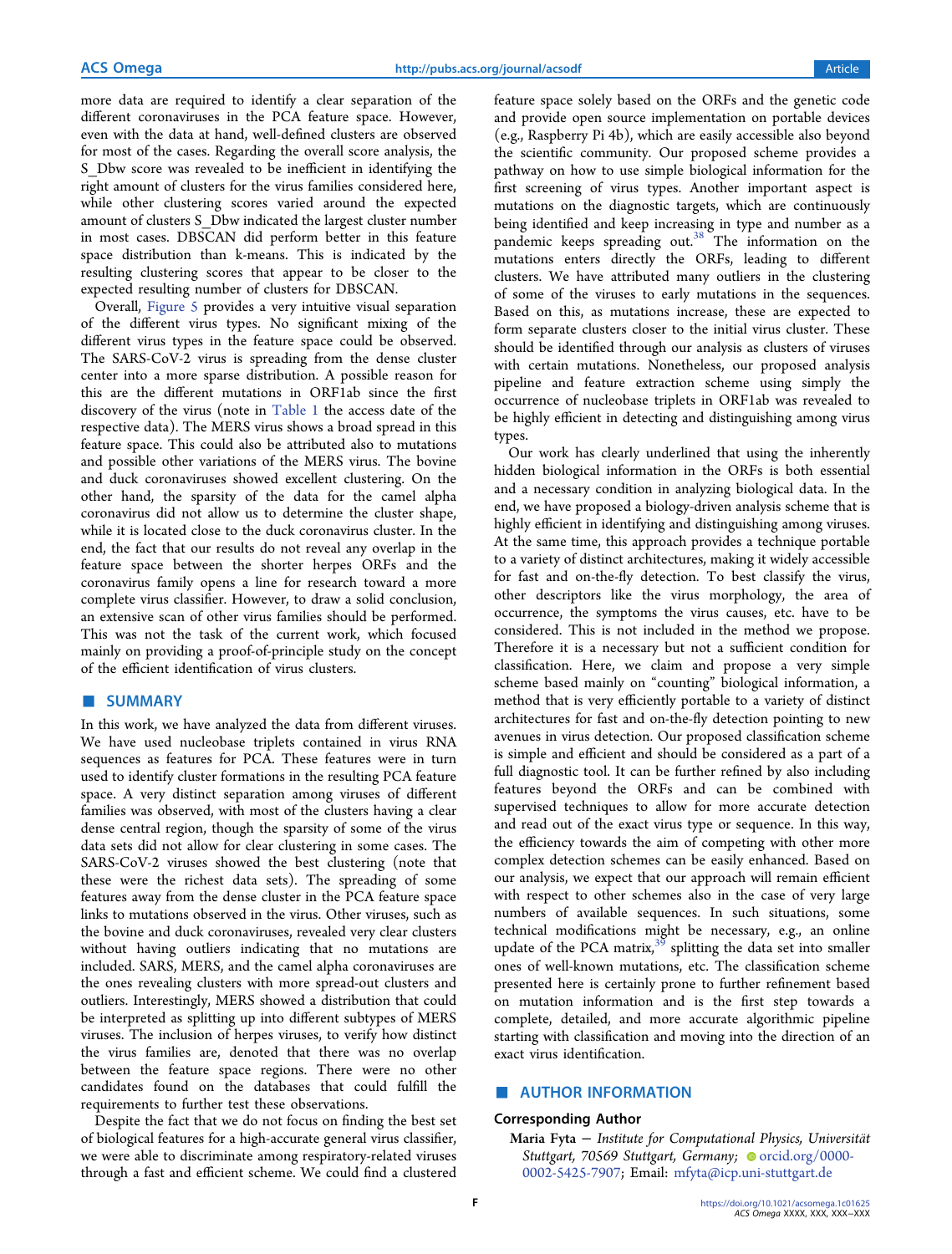#### <span id="page-6-0"></span>Authors

Louis Oberer <sup>−</sup> Institute for Computational Physics, Universität Stuttgart, 70569 Stuttgart, Germany Angel Diaz Carral <sup>−</sup> Institute for Computational Physics, Universität Stuttgart, 70569 Stuttgart, Germany

Complete contact information is available at: [https://pubs.acs.org/10.1021/acsomega.1c01625](https://pubs.acs.org/doi/10.1021/acsomega.1c01625?ref=pdf)

#### Notes

The authors declare no competing financial interest. The software used for the analysis in this work can be downloaded from [https://github.com/LouisOb/](https://github.com/LouisOb/VirusPredictor) [VirusPredictor](https://github.com/LouisOb/VirusPredictor).

## ■ ACKNOWLEDGMENTS

This work was supported by the EXC 2075 SimTech Cluster of the University of Stuttgart funded by the German Funding Agency (DFG).

# ■ REFERENCES

(1) Hellewell, J.; Abbott, S.; Gimma, A.; Bosse, N. I.; Jarvis, C. I.; Russell, T. W.; Munday, J. D.; Kucharski, A. J.; Edmunds, W. J.; Sun, F.; et al. [Feasibility of controlling COVID-19 outbreaks by isolation of](https://doi.org/10.1016/S2214-109X(20)30074-7) [cases and contacts.](https://doi.org/10.1016/S2214-109X(20)30074-7) Lancet Global Health 2020, 8, e488−e496.

(2) Bedford, J.; Enria, D.; Giesecke, J.; Heymann, D. L.; Ihekweazu, C.; Kobinger, G.; Lane, H. C.; Memish, Z.; don Oh, M.; Sall, A. A.; et al[. COVID-19: towards controlling of a pandemic.](https://doi.org/10.1016/S0140-6736(20)30673-5) Lancet 2020, 395, 1015−1018.

(3) Hopman, J.; Allegranzi, B.; Mehtar, S[. Managing COVID-19 in](https://doi.org/10.1001/jama.2020.4169) [Low- and Middle-Income Countries.](https://doi.org/10.1001/jama.2020.4169) JAMA 2020, 323, 1549−1550.

(4) Yatoo, M. I.; Hamid, Z.; Parray, O. R.; Wani, A. H.; Haq, A. U.; Saxena, A.; Patel, S. K.; Pathak, M.; Tiwari, R.; Malik, Y. S.; et al. [COVID-19 - Recent advancements in identifying novel vaccine](https://doi.org/10.1080/21645515.2020.1788310) [candidates and current status of upcoming SARS-CoV-2 vaccines.](https://doi.org/10.1080/21645515.2020.1788310) Hum. Vaccines Immunother. 2020, 16, 2891−2904.

(5) Brister, J. R.; Ako-adjei, D.; Bao, Y.; Blinkova, O[. NCBI Viral](https://doi.org/10.1093/nar/gku1207) [Genomes Resource.](https://doi.org/10.1093/nar/gku1207) Nucleic Acids Res. 2015, 43, D571−D577.

(6) Dong, L.; Hu, S.; Gao, J. [Discovering drugs to treat coronavirus](https://doi.org/10.5582/ddt.2020.01012) [disease 2019 \(COVID-19\).](https://doi.org/10.5582/ddt.2020.01012) Drug Discoveries Ther. 2020, 14, 58−60.

(7) Rome, B. N.; Avorn, J. [Drug Evaluation during the Covid-19](https://doi.org/10.1056/NEJMp2009457) [Pandemic.](https://doi.org/10.1056/NEJMp2009457) N. Engl. J. Med. 2020, 382, 2282−2284.

(8) Udugama, B.; Kadhiresan, P.; Kozlowski, H. N.; Malekjahani, A.; Osborne, M.; Li, V. Y. C.; Chen, H.; Mubareka, S.; Gubbay, J. B.; Chan, W. C. W[. Diagnosing COVID-19: The Disease and Tools for](https://doi.org/10.1021/acsnano.0c02624?urlappend=%3Fref%3DPDF&jav=VoR&rel=cite-as) [Detection.](https://doi.org/10.1021/acsnano.0c02624?urlappend=%3Fref%3DPDF&jav=VoR&rel=cite-as) ACS Nano 2020, 14, 3822−3835.

(9) Lopez-Rincon, A.; Tonda, A.; Mendoza-Maldonado, L.; Mulders, D. G. J. C.; Molenkamp, R.; Perez-Romero, C. A.; Claassen, E.; Garssen, J.; Kraneveld, A. D[. Classification and specific primer design](https://doi.org/10.1038/s41598-020-80363-5) [for accurate detection of SARS-CoV-2 using deep learning.](https://doi.org/10.1038/s41598-020-80363-5) Sci. Rep. 2021, 11, No. 947.

(10) McInnes, L.; Healy, J.; Melville, J. UMAP: Uniform Manifold Approximation and Projection for Dimension Reduction, 2018. arXiv:1802.03426v3, https://arxiv.org/abs/1802.03426v3.

(11) Hozumi, Y.; Wang, R.; Yin, C.; Wei, G.-W. [UMAP-assisted K](https://doi.org/10.1016/j.compbiomed.2021.104264)[means clustering of large-scale SARS-CoV-2 mutation datasets.](https://doi.org/10.1016/j.compbiomed.2021.104264) Comput. Biol. Med. 2021, 131, No. 104264.

(12) D'Angelo, G.; Palmieri, F[. Discovering genomic patterns in](https://doi.org/10.1002/int.22268) [SARS-CoV-2 variants.](https://doi.org/10.1002/int.22268) Int. J. Intell. Syst. 2020, 35, 1680−1698.

(13) Yao, T.; Zheng, J. [Visualizations of Multiple Probability](https://doi.org/10.21203/rs.3.rs-74631/v1+) [Measures for SARS-CoV-2 Genomes](https://doi.org/10.21203/rs.3.rs-74631/v1+), 2020. [DOI: 10.21203/rs.3.rs-](https://doi.org/10.21203/rs.3.rs-74631/v1+?urlappend=%3Fref%3DPDF&jav=VoR&rel=cite-as)[74631/v1+](https://doi.org/10.21203/rs.3.rs-74631/v1+?urlappend=%3Fref%3DPDF&jav=VoR&rel=cite-as).

(14) Wang, Y.; Tian, K.; Yau, S. S.-T[. Protein sequence classification](https://doi.org/10.1089/cmb.2018.0216) [using natural vector and convex Hull method.](https://doi.org/10.1089/cmb.2018.0216) J. Comput. Biol. 2019, 26, 315−321.

(15) Hershberg, R.; Petrov, D[. Selection on Codon Bias.](https://doi.org/10.1146/annurev.genet.42.110807.091442) Annu. Rev. Genet. 2008, 42, 287−299.

(16) Brown, T. A. Genomes, 2nd ed.; Wiley-Liss: Oxford, 2002.

(17) Sieber, P.; Platzer, M.; Schuster, S[. The Definition of Open](https://doi.org/10.1016/j.tig.2017.12.009) [Reading Frame Revisited.](https://doi.org/10.1016/j.tig.2017.12.009) Trends Genet. 2018, 34, 167−170.

(18) Nelson, C. W.; Ardern, Z.; Goldberg, T. L.; Meng, C.; Kuo, C.- H.; Ludwig, C.; Kolokotronis, S.-O.; Wei, X. [Dynamically evolving](https://doi.org/10.7554/eLife.59633) [novel overlapping gene as a factor in the SARS-CoV-2 pandemic.](https://doi.org/10.7554/eLife.59633) eLife 2020, 9, No. e59633.

(19) van der Meer, Y.; van Tol, H.; Locker, J. K.; Snijder, E. J. [ORF1a-encoded replicase subunits are involved in the membrane](https://doi.org/10.1128/JVI.72.8.6689-6698.1998) [association of the arterivirus replication complex.](https://doi.org/10.1128/JVI.72.8.6689-6698.1998) J. Virol. 1998, 72, 6689−6698.

(20) Méndez, E.; Salas-Ocampo, M. E.; Munguía, M. E.; Arias, C. F. [Protein products of the open reading frames encoding nonstructural](https://doi.org/10.1128/JVI.77.21.11378-11384.2003) [proteins of human astrovirus serotype 8.](https://doi.org/10.1128/JVI.77.21.11378-11384.2003) J. Virol. 2003, 77, 11378− 11384.

(21) Graham, R. L.; Sparks, J. S.; Eckerle, L. D.; Sims, A. C.; Denison, M. R. [SARS coronavirus replicase proteins in pathogenesis.](https://doi.org/10.1016/j.virusres.2007.02.017) Virus Res. 2008, 133, 88−100.

(22) NCBI, National Center for Biotechnology Information. <https://www.ncbi.nlm.nih.gov/genome/viruses/> (accessed October 13, 2020).

(23) Sarkar, J. P.; Saha, I.; Seal, A.; Maity, D. [COVID-Predictor:](https://doi.org/10.21203/rs.3.rs-23913/v1) [RNA Sequence based Prediction of Coronavirus](https://doi.org/10.21203/rs.3.rs-23913/v1), 2020. [DOI: 10.21203/rs.3.rs-23913/v1.](https://doi.org/10.21203/rs.3.rs-23913/v1?urlappend=%3Fref%3DPDF&jav=VoR&rel=cite-as)

(24) CovidPredictor, COVID-Predictor: Machine Learning to Predict Novel Coronavirus from Other Pathogenic Viruses. [http://](http://www.nitttrkol.ac.in/indrajit/projects/COVID-Predictor/) [www.nitttrkol.ac.in/indrajit/projects/COVID-Predictor/](http://www.nitttrkol.ac.in/indrajit/projects/COVID-Predictor/) (accessed June 16, 2020).

(25) Cock, P. J. A.; Antao, T.; Chang, J. T.; Chapman, B. A.; Cox, C. J.; Dalke, A.; Friedberg, I.; Hamelryck, T.; Kauff, F.; Wilczynski, B.; et al[. Biopython: freely available Python tools for computational](https://doi.org/10.1093/bioinformatics/btp163) [molecular biology and bioinformatics.](https://doi.org/10.1093/bioinformatics/btp163) Bioinformatics 2009, 25, 1422− 1423.

(26) Claverie, J.-M. [Computational Methods for the Identification of](https://doi.org/10.1093/hmg/6.10.1735) [Genes in Vertebrate Genomic Sequences.](https://doi.org/10.1093/hmg/6.10.1735) Hum. Mol. Genet. 1997, 6, 1735−1744.

(27) Rombel, I. T.; Sykes, K. F.; Rayner, S.; Johnston, S. A. [ORF-](https://doi.org/10.1016/S0378-1119(01)00819-8)[FINDER: a vector for high-throughput gene identification.](https://doi.org/10.1016/S0378-1119(01)00819-8) Gene 2002, 282, 33−41.

(28) Pedregosa, F.; Varoquaux, G.; Gramfort, A.; Michel, V.; Thirion, B.; Grisel, O.; Blondel, M.; Prettenhofer, P.; Weiss, R.; Dubourg, V.; et al. Scikit-learn: Machine Learning in Python. J. Mach. Learn. Res. 2011, 12, 2825−2830.

(29) Behnel, S.; Bradshaw, R.; Citro, C.; Dalcin, L.; Seljebotn, D. S.; Smith, K[. Cython: The best of both worlds.](https://doi.org/10.1109/MCSE.2010.118) Comput. Sci. Eng. 2011, 13, 31−39.

(30) Hahsler, M.; Piekenbrock, M.; Doran, D. [dbscan: Fast Density-](https://doi.org/10.18637/jss.v091.i01)[Based Clustering with R.](https://doi.org/10.18637/jss.v091.i01) J. Stat. Software 2019, 91, 1−30.

(31) Lloyd, S. P[. Least squares quantization in PCM.](https://doi.org/10.1109/TIT.1982.1056489) IEEE Trans. Inf. Theory 1982, 28, 129−136.

(32) Rousseeuw, P. J[. Silhouettes: a graphical aid to the](https://doi.org/10.1016/0377-0427(87)90125-7) [interpretation and validation of cluster analysis.](https://doi.org/10.1016/0377-0427(87)90125-7) J. Comput. Appl. Math. 1987, 20, 53−65.

(33) Cengizler, C.; Kerem Un, M[. Evaluation of Calinski-Harabasz](https://doi.org/10.9734/BJMCS/2017/33729) [Criterion as Fitness Measure for Genetic Algorithm Based](https://doi.org/10.9734/BJMCS/2017/33729) [Segmentation of Cervical Cell Nuclei.](https://doi.org/10.9734/BJMCS/2017/33729) J. Adv. Math. Comput. Sci. 2017, 22, 1−13.

(34) Davies, D. L.; Bouldin, D. W[. A Cluster Separation Measure.](https://doi.org/10.1109/TPAMI.1979.4766909) IEEE Trans. Pattern Anal. Mach. Intell. 1979, PAMI-1, 224−227.

(35) Halkidi, M.; Vazirgiannis, M. In Clustering Validity Assessment: Finding the Optimal Partitioning of a Data Set, IEEE International Conference on Data Mining, ICDM, 2001; pp 187−194.

(36) Halkidi, M.; Vazirgiannis, M.; Batistakis, Y. Quality Scheme Assessment in the Clustering Process. In Lecture Notes in Computer Science; Springer: Berlin, 2000; Vol. 1910, pp 265−276.

(37) Liu, Y.; Li, Z.; Xiong, H.; Gao, X.; Wu, J. In Understanding of Internal Clustering Validation Measures, IEEE International Conference on Data Mining, 2011.

(38) Wang, R.; Hozumi, Y.; Yin, C.; Wei, G.-W[. Mutations on](https://doi.org/10.1016/j.ygeno.2020.09.028) [COVID-19 diagnostic targets.](https://doi.org/10.1016/j.ygeno.2020.09.028) Genomics 2020, 112, 5204−5213.